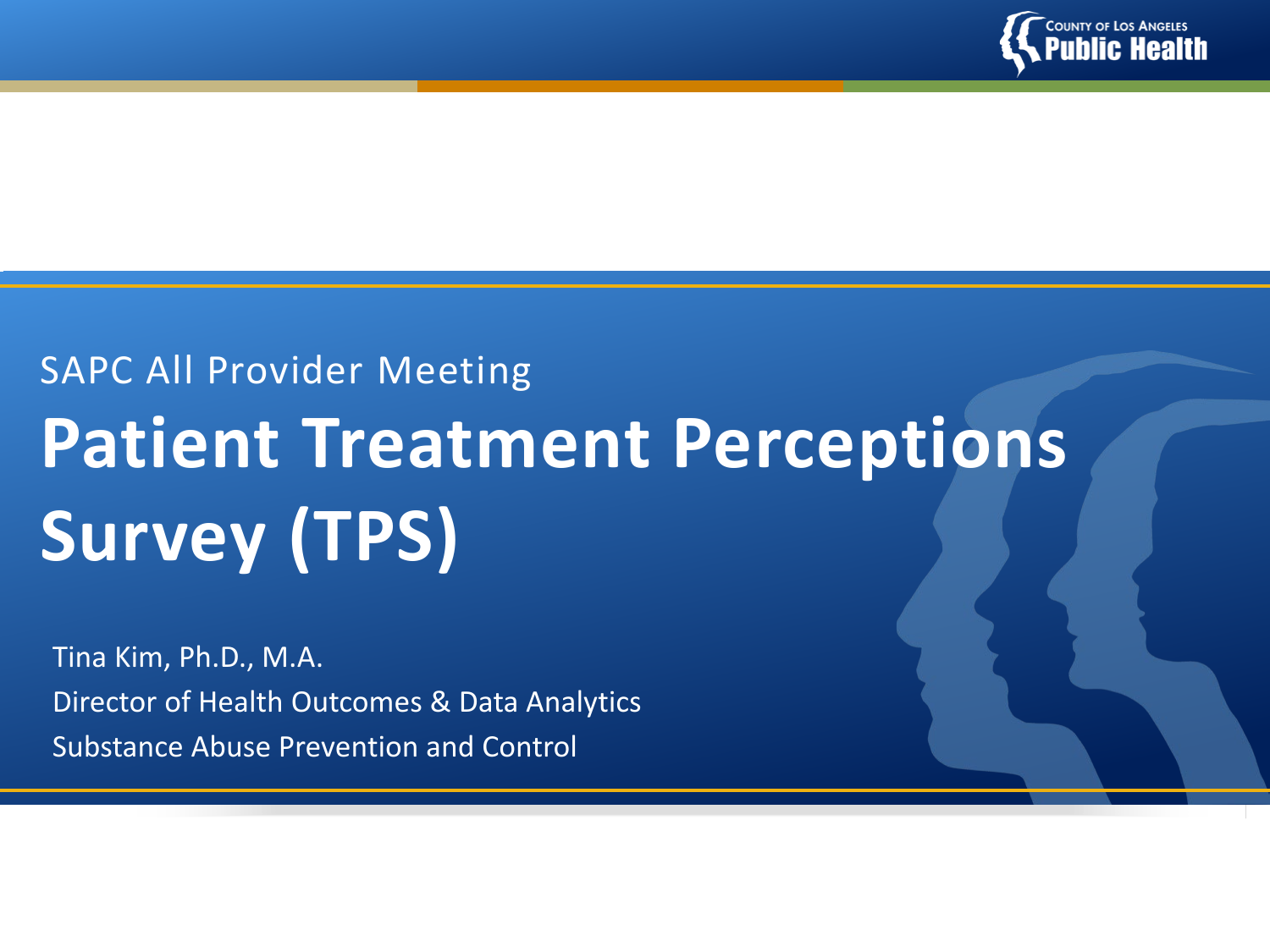

## **Outline**

- **Purpose of Treatment Perceptions Survey (TPS)**
- **Target Population and Survey Forms**
- **Survey Packet Pickup / Download**
- **TPS Mandatory Training**
- **TPS Webpage**
- **Return of Completed Survey Forms**
- **Q&A**

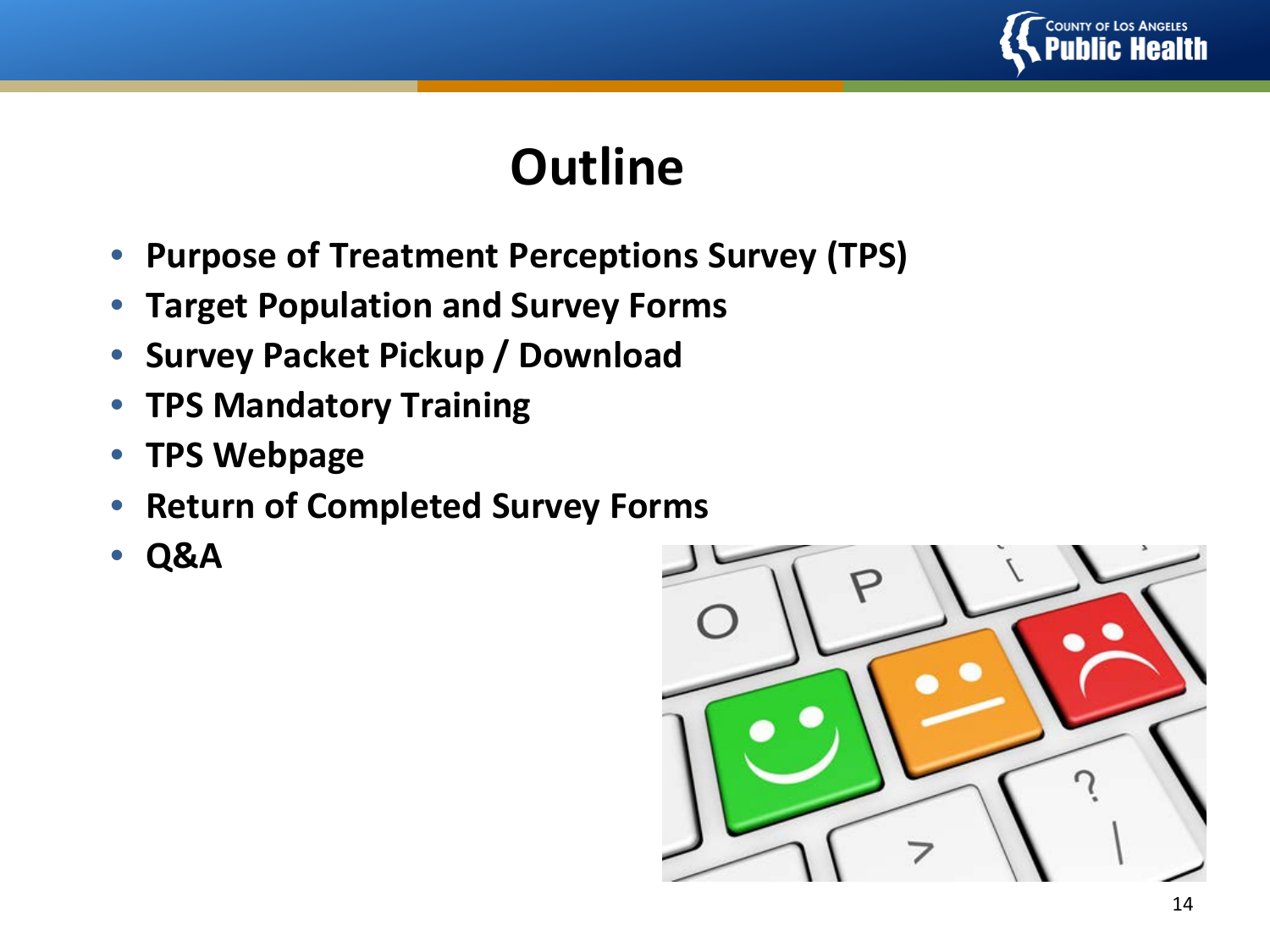

# **LAC's Treatment Perceptions Survey is scheduled on: Monday, January 22, 2018 to Friday, January 26, 2018**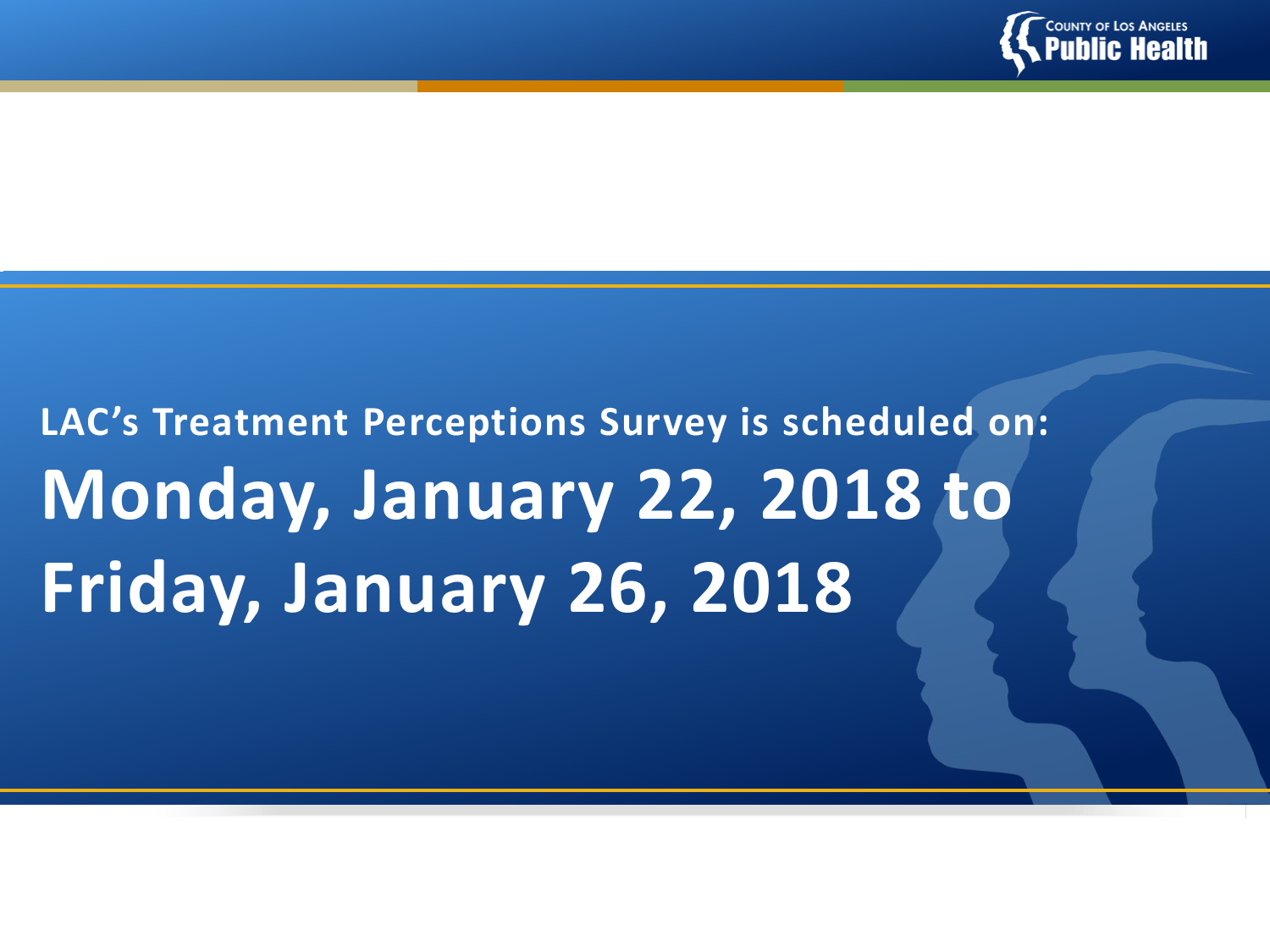

### **Purpose of the TPS**

- Obtain feedback on patient perceptions of care, which will be used to improve services.
- Fulfill Los Angeles County's External Quality Review Organization (EQRO) requirement to conduct a patient satisfaction survey using a validated tool.
- Address the data collection needs for the Centers for Medicare and Medicaid Services requirement to evaluate the DMC-ODS demonstration pilot.
- Supports DMC-ODS quality improvement efforts by providing key information on the impacts of DMC-ODS and the new continuum of care.

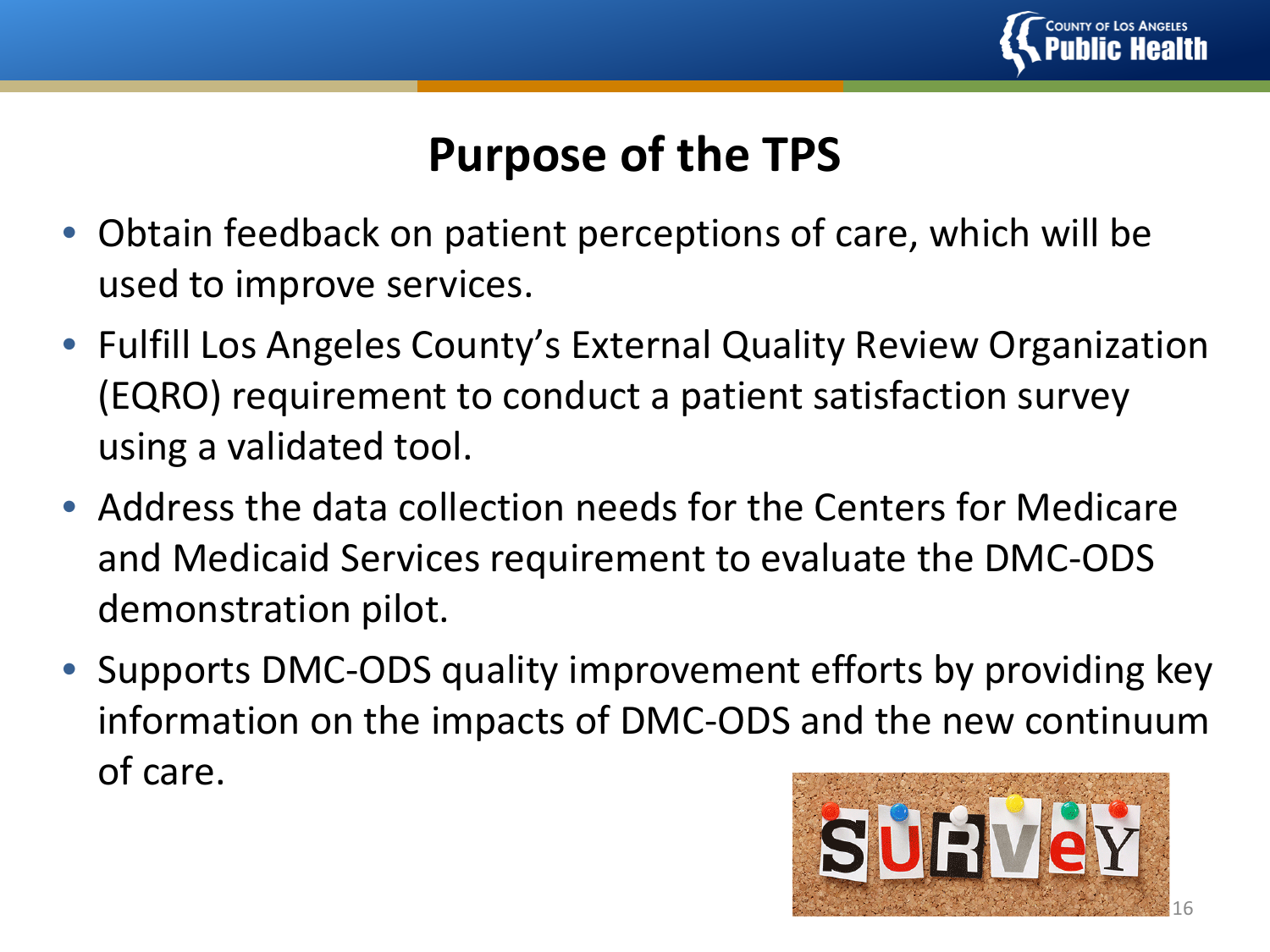

### **Who Should Receive a Survey**

- **Survey every patient (12+) who receives a face-to-face service during the survey period.** 
	- Adult TPS (age 18+; grey form)
	- Youth TPS (age 12-17; blue form)



- **Patient participation is optional, but providers should distribute the TPS to ALL patients.**
- **Each patient should complete ONLY ONE survey for each provider facility where they receive services.**
- **Patients who receive services at more than one treatment facility during the survey period should be given a survey form at each facility.**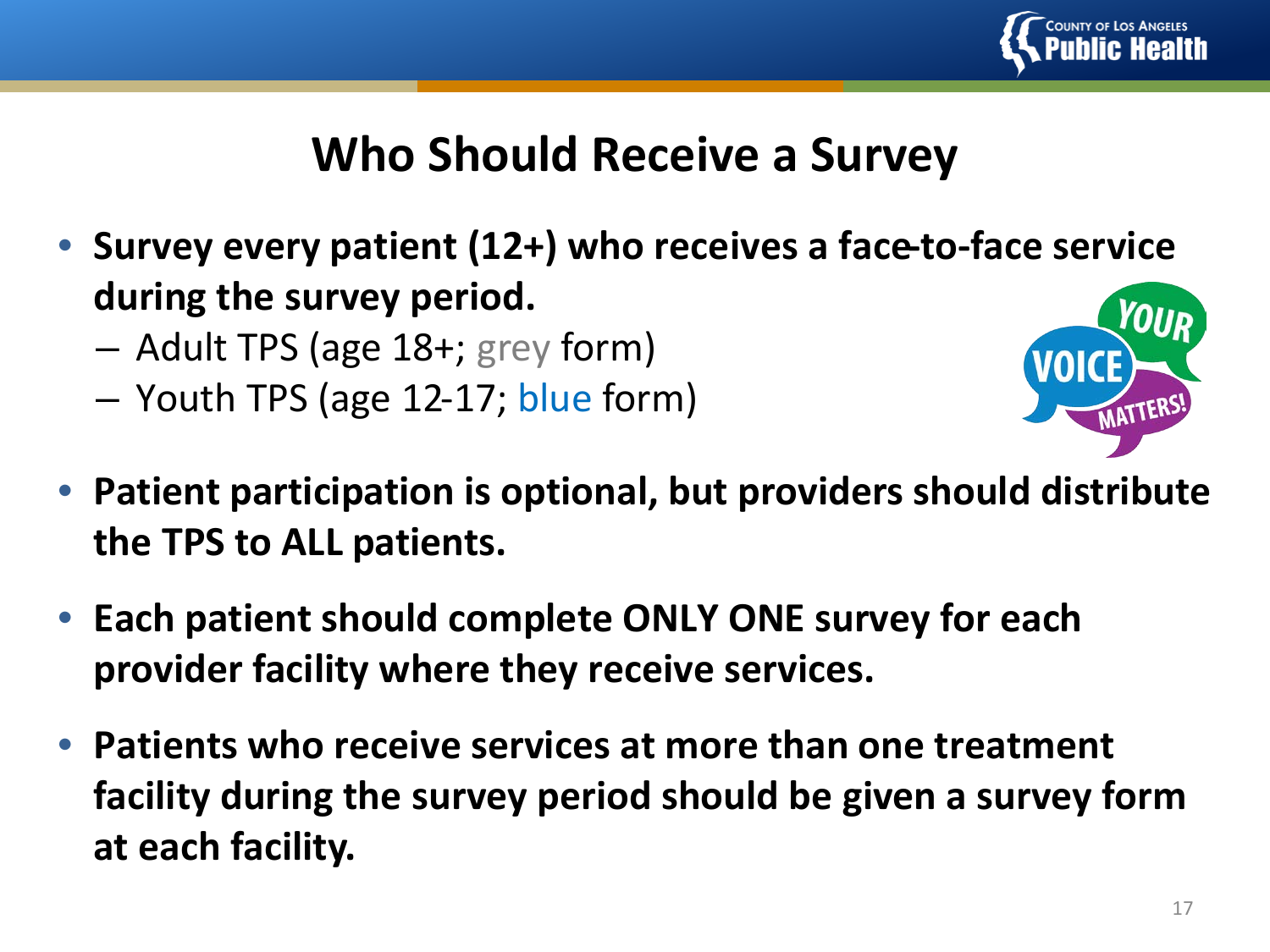

### **Survey Forms- Adult**

|              | <b>Treatment Perceptions Survey (Adult)</b><br><b>County / Provider Use Only</b> |  | Print PDF as needed.<br>Do not photocopy! |                           |                                                                                                    |  |  |  |  |  |
|--------------|----------------------------------------------------------------------------------|--|-------------------------------------------|---------------------------|----------------------------------------------------------------------------------------------------|--|--|--|--|--|
| Provider ID: |                                                                                  |  |                                           | <b>Treatment Setting:</b> |                                                                                                    |  |  |  |  |  |
| Facility ID: |                                                                                  |  | O OP                                      | O Residential 3.1         | O WM 1<br>O Residential 3.3 O Residential VM 3.2<br>O OTP O Residential 3.5 O Inpatient VM 3.7/4.0 |  |  |  |  |  |

Please answer these questions about your experience at this program. If the question is about something you have not experienced, fill in the circle for "Not Applicable". DO NOT WRITE YOUR NAME ON THIS FORM.

| Your answers must be able to be read by a computer. Therefore,<br>please use a pen, fill in the circle completely, and choose only one<br>answer for each question. | Agree      |           |             |            | Strongly Disagree |                |
|---------------------------------------------------------------------------------------------------------------------------------------------------------------------|------------|-----------|-------------|------------|-------------------|----------------|
| Today's Date (MM/DD/YYYY)<br>Correct<br>Incorrect<br>ு ஓ⊕<br>2<br>$\Omega$<br>1                                                                                     | Strongly   | Agree     | I am Neutra | Disagree   |                   | Not Applicable |
| 1. The location was convenient (public transportation, distance,<br>parking, etc.).                                                                                 | $\bigcirc$ | $\bigcap$ | ∩           | ∩          | $\bigcap$         | $\bigcap$      |
| 2. Services were available when I needed them.                                                                                                                      |            |           |             |            |                   |                |
| 3. I chose the treatment goals with my provider's help.                                                                                                             |            |           |             |            |                   |                |
| 4. Staff gave me enough time in my treatment sessions.                                                                                                              |            |           |             |            |                   |                |
| 5. Staff treated me with respect.                                                                                                                                   |            |           |             |            |                   |                |
| 6. Staff spoke to me in a way I understood.                                                                                                                         |            |           |             |            |                   |                |
| 7. Staff were sensitive to my cultural background (race/ethnicity,<br>religion, language, etc.).                                                                    |            |           |             |            |                   |                |
| 8. Staff here work with my physical health care providers to support<br>my wellness.                                                                                |            |           | ◯           |            |                   |                |
| 9. Staff here work with my mental health care providers to<br>support my wellness.                                                                                  |            |           | $\bigcirc$  | $\bigcirc$ | $\bigcirc$        |                |
| 10. As a direct result of the services I am receiving, I am better able<br>to do things that I want to do.                                                          |            |           |             |            |                   |                |
| 11. I felt welcomed here.                                                                                                                                           |            |           |             |            |                   |                |
| 12. I like the services offered here.                                                                                                                               |            |           |             |            |                   |                |
| 13. I was able to get all the help/services that I needed.                                                                                                          |            |           |             |            |                   |                |
| 14 I would recommend this agency to a friend or family member                                                                                                       |            |           |             |            |                   |                |

#### **Comments**

Please do not write any information that may identify you, including but not limited to your name and/or phone number.

#### Please answer the following questions

1. How long have you have received services here?

○ First visit/day ○ 2 weeks or less ○ More than 2 weeks

- 2. Gender Identity (Please mark all that apply):
	- $\bigcirc$  Female
	- $\bigcirc$  Male

○ Transgender

 $\bigcirc$  Additional identity  $\rightarrow$ 

○ Decline to answer

3. Race/Ethnicity (Please mark all that apply):

| ○ American Indian/Alaskan Native | O Native Hawaiian/Pacific Islander |
|----------------------------------|------------------------------------|
| $\bigcirc$ Asian                 | ○ White/Caucasian                  |
| ◯ Black/African American         | ○ Other                            |
| $\bigcirc$ Latino                | $\bigcirc$ Unknown                 |







Treatment Perception Survey - English

52844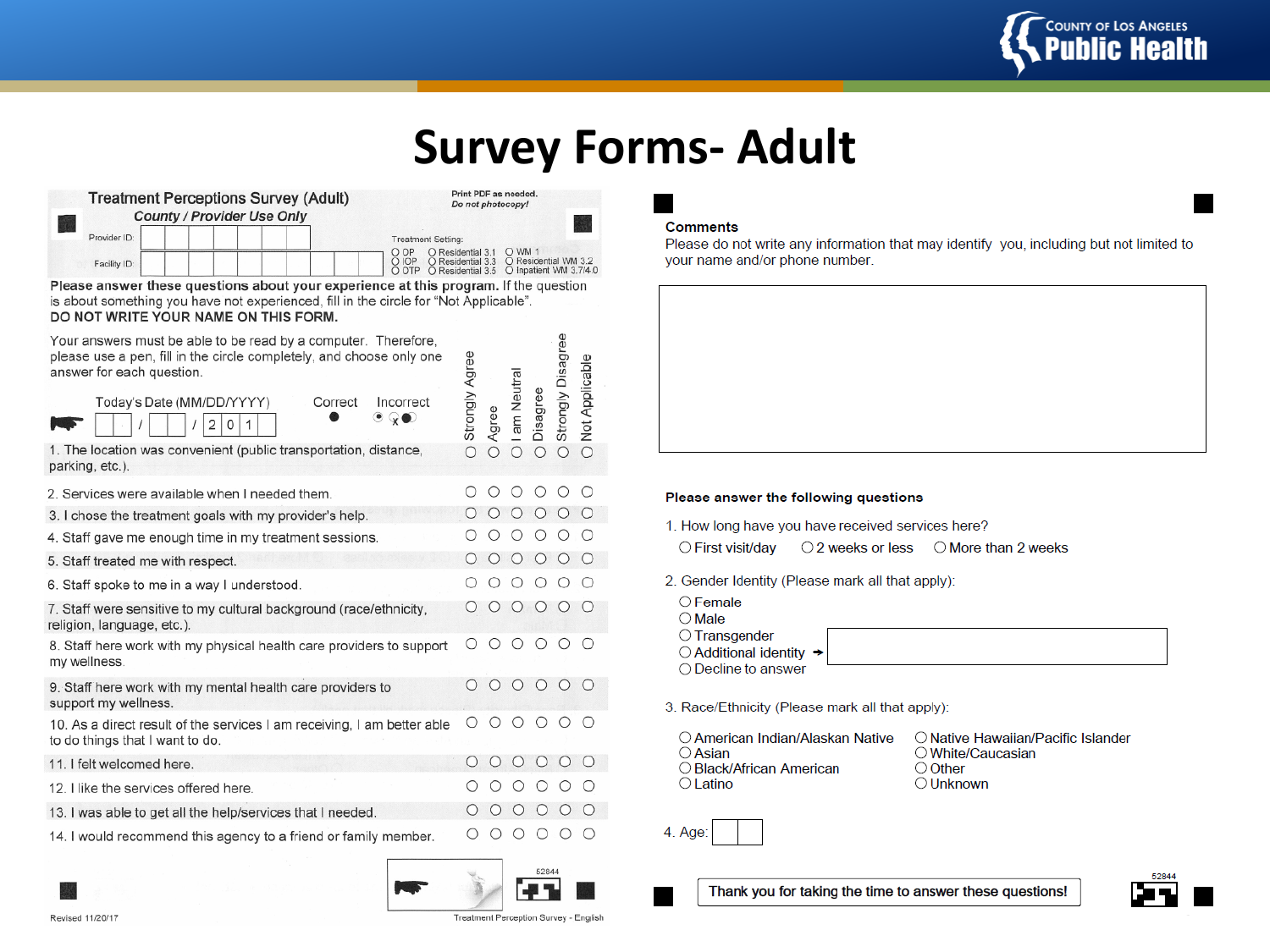

### **Survey Forms- Youth**

စ္ၿ

| <b>Treatment Perceptions Survey (Youth)</b><br>County / Provider Use Only |  |  |  |  |  |  |  |  |                           | <b>Print PDF as needed.</b>                                            |  |
|---------------------------------------------------------------------------|--|--|--|--|--|--|--|--|---------------------------|------------------------------------------------------------------------|--|
| <b>Provider ID:</b>                                                       |  |  |  |  |  |  |  |  | <b>Treatment Setting:</b> |                                                                        |  |
| <b>Facility ID:</b>                                                       |  |  |  |  |  |  |  |  | O OP<br>O IOP<br>O OTP    | O Residential 3.1<br>O Residential 3.5<br>$\circ$ Inpatient WM 3.7/4.0 |  |

Please answer these questions about your experience at this program. If the question is about something you have not experienced, fill in the circle for "Not Applicable". DO NOT WRITE YOUR NAME ON THIS FORM.

#### Your answers must be able to be read by a computer. Therefore, please use a pen, fill in the circle completely, and choose only one answer for each question

| Cath question.<br>Today's Date (MM/DD/YYYY)<br>Correct<br>Incorrect<br>x<br>2<br>$\bf{0}$<br>1 | Strongly Agree | Agree   | <b>Jndecided</b> | Disagree | Disag<br>Strongly | Not Applicable |
|------------------------------------------------------------------------------------------------|----------------|---------|------------------|----------|-------------------|----------------|
| The location of services was convenient for me.                                                | O              | Ο       | $\circ$          | $\circ$  | $\circ$           | $\circ$        |
| Services were available at times that were convenient for me.<br>2.                            | O              | O       | O                | O        | O                 | O              |
| My admission experience was too long.<br>3.                                                    | O              | $\circ$ | $\circ$          | $\circ$  | O                 | $\circ$        |
| My counselor and I worked on treatment goals together.<br>4                                    | O              | O       | O                | O        | O                 | $\circ$        |
| I received services that were right for me.<br>5.                                              | Ο              | O       | $\circ$          | Ο        | O                 | Ο              |
| Staff treated me with respect.<br>6.                                                           | Ο              | O       | O                | O        | O                 | O              |
| 7. I feel my counselor took the time to listen to what I had to say.                           | Ο              | $\circ$ | $\circ$          | $\circ$  | O                 | $\circ$        |
| I developed a positive, trusting relationship with my counselor.<br>8.                         | O              | O       | O                | O        | O                 | O              |
| Staff were sensitive to my cultural background (race/ethnicity,<br>religion, language, etc.).  | O              | O       | $\circ$          | Ο        | O                 | O              |
| 10.1 feel my counselor was sincerely interested in me and understood<br>me.                    | O              | O       | O                | O        | O                 | O              |
| 11. I liked my counselor here.                                                                 | O              | $\circ$ | $\circ$          | O        | $\circ$           | O              |
| 12. My counselor is capable of helping me.                                                     | O              | O       | O                | O        | O                 | Ο              |
| 13. As a result of the services I received, I am better able to do things I<br>want to do.     | O              | Ο       | O                | O        | O                 | Ο              |
| 14. Overall, I am satisfied with the services I received.                                      | Ο              | O       | O                | O        | Ο                 | Ο              |
| 15. I would recommend the services to a friend who is in need of similar<br>help.              | O              | O       | Ο                | Ο        | Ο                 |                |



#### Let us know your comments – what was most helpful about this program?

Please do not write any information that may identify you, including but not limited to your name and/or phone number.

What would you change about this program?

Do you have any further comments or suggestions?

#### Please answer the following questions:

- 1. How long have you received services here:
	- O First visit/day
	- $O_1 2$  months O 6 months to 1 year

O I have received services for less than one month  $O$  3 - 5 months O More than 1 year

- 
- 2. Gender identity (please mark all that apply):
	- O Female O Male
	- O Transgender
	- $\circ$  Additional identity  $\rightarrow$
	- O Decline to answer

3. Race/Ethnicity (please mark all that apply):

- O American Indian/Alaskan Native O Asian
- O Black/African American O Latino
- O White/Caucasian O Other O Unknown

4. Age:

Thank you for taking the time to answer these questions!

O Native Hawaiian/Pacific Islander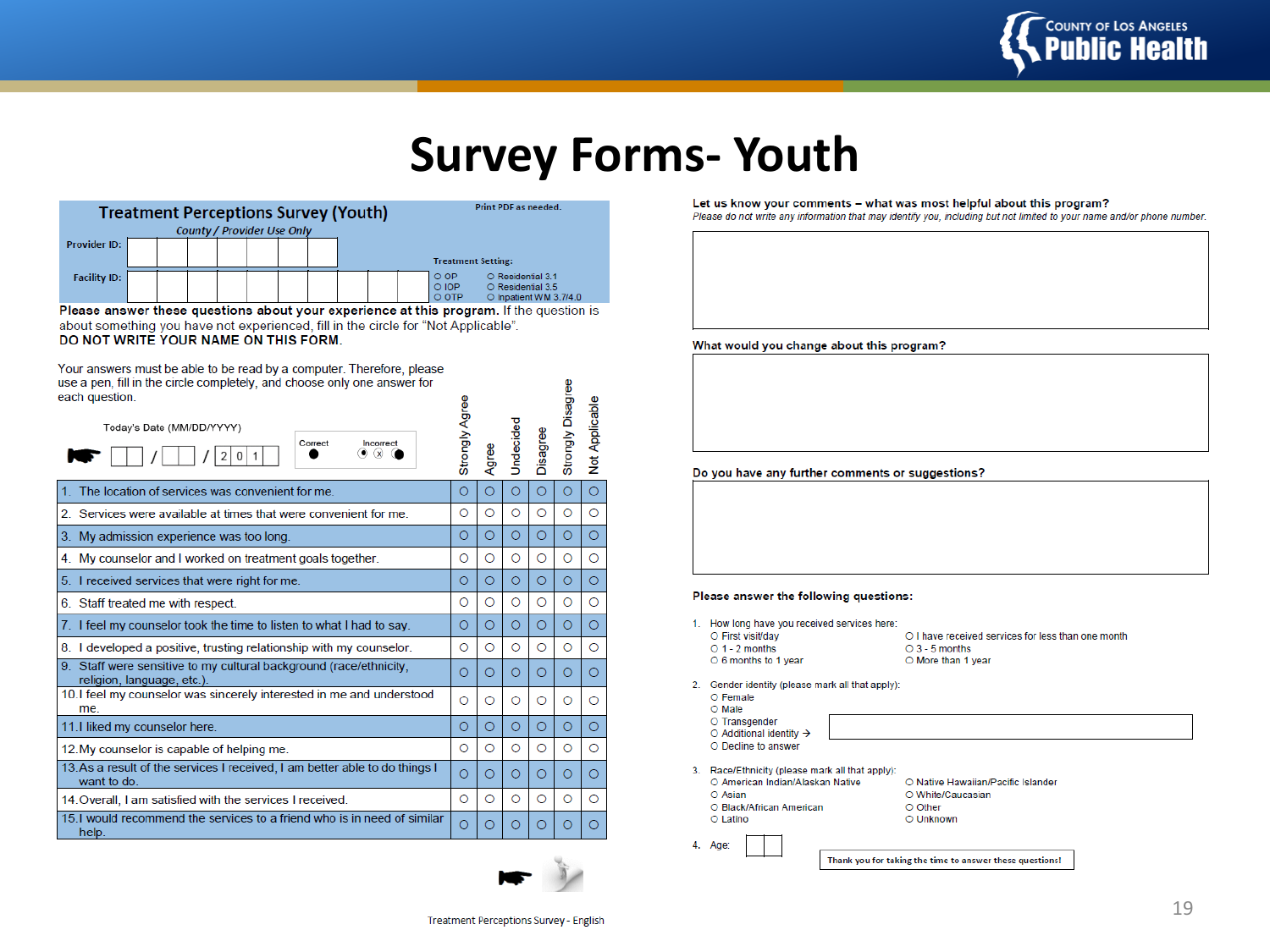

### **Survey Packet Pick up/Download**

- **Pick up your survey packet – Available 12/7/17 through 1/19/18** 
	- Survey packets are specific to your provider agency and facility locations within your agency
	- Provider ID
	- Provider/Patient instructions
	- **Envelops**

### • Survey forms will also be available on SAPC website

- <http://publichealth.lacounty.gov/sapc/TPS/tps.htm>
	- Adult TPS available in 13 languages
	- Youth TPS available in English and Spanish

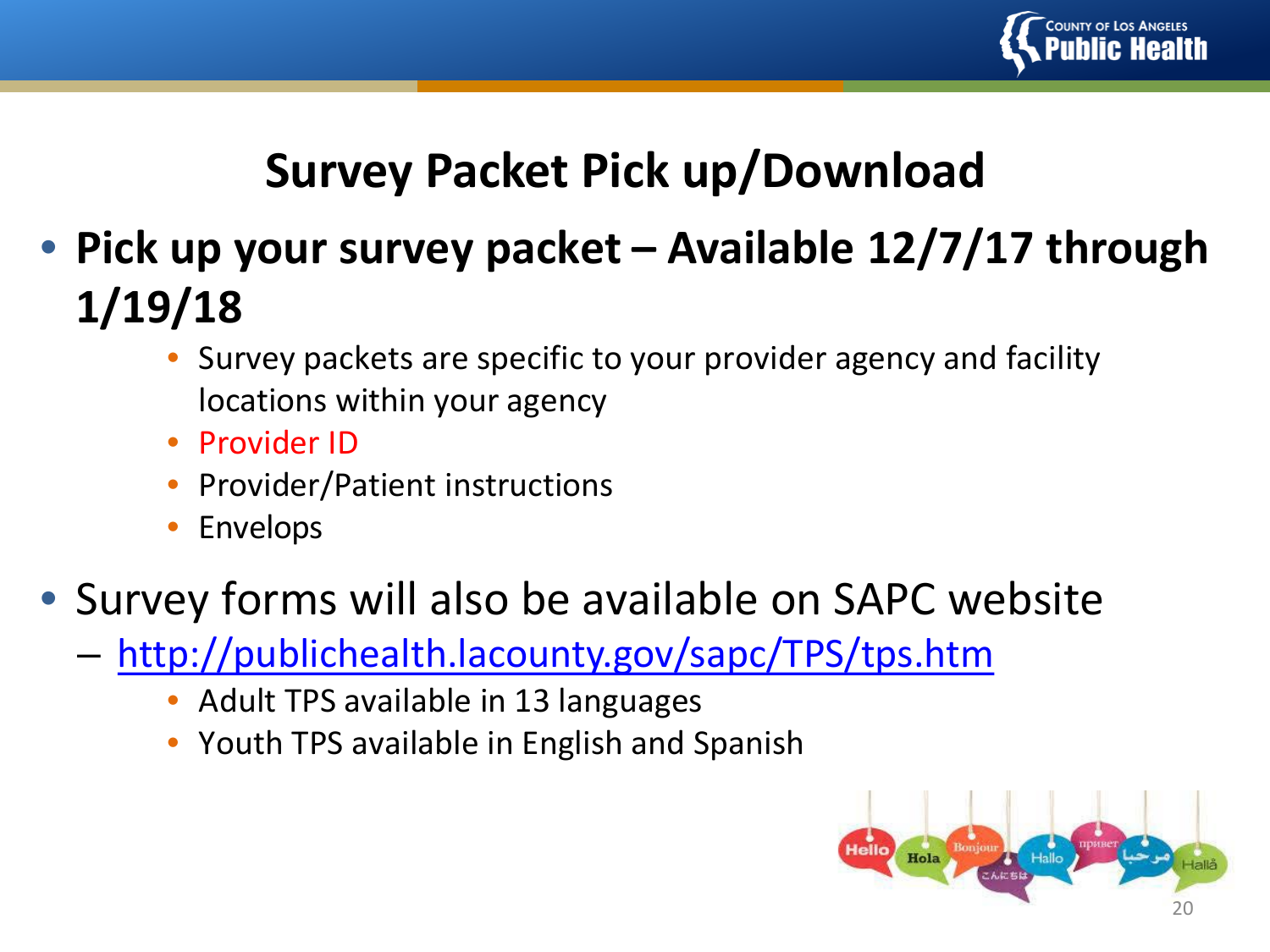

### **TPS Mandatory Training**

- Scheduled on **January 9, 2018** in G-2 at SAPC:
	- A representative from your agency is required to attend at least **ONE** of the following sessions:
		- Morning Session (10:00-11:30am); OR
		- Afternoon Session (1:00-2:30pm); OR
		- Webinar
	- Detailed information on training and webinar will be sent out via email.
- To facilitate the train-the-trainer format, the training session will be recorded and uploaded on SAPC TPS website.

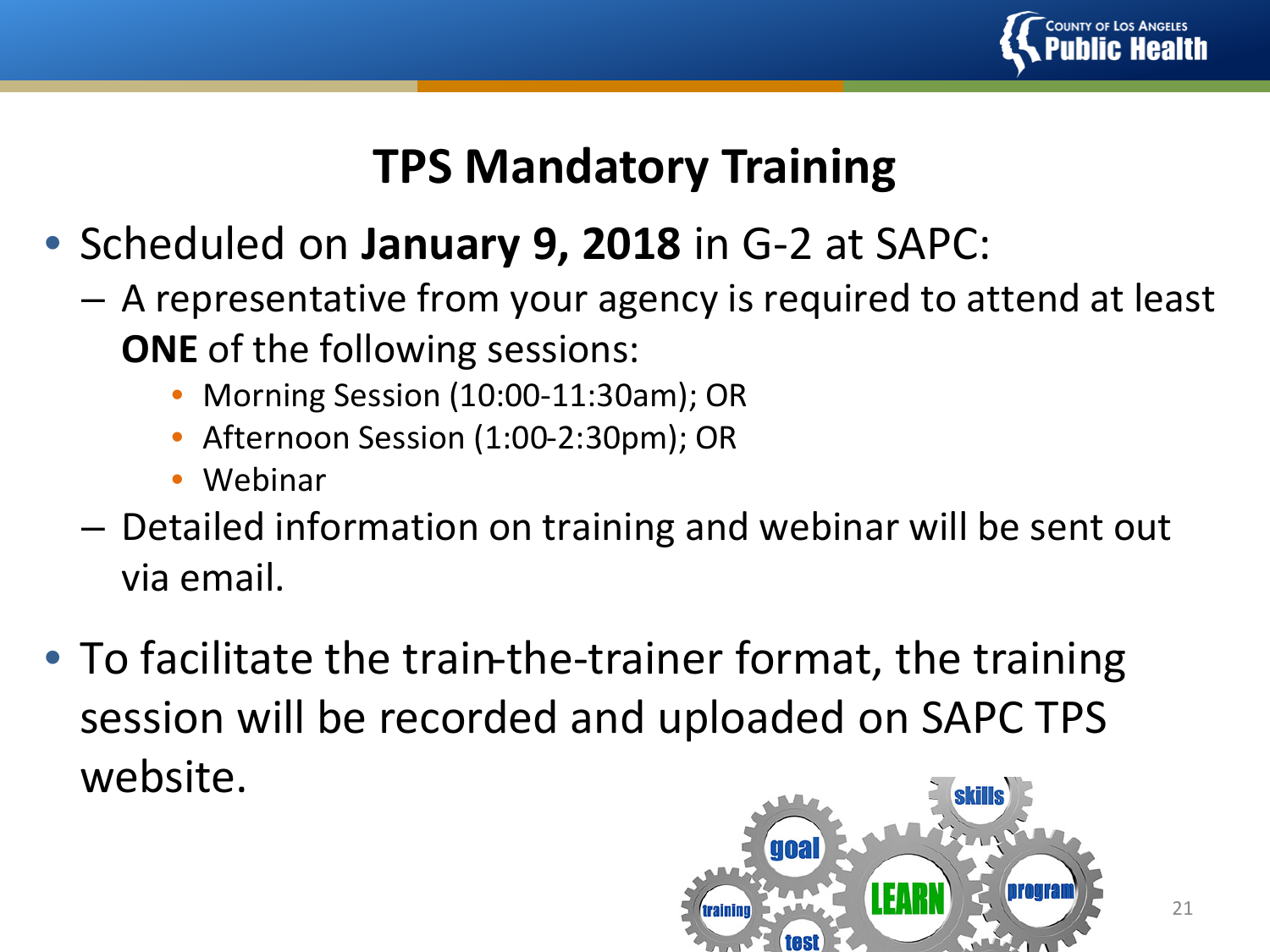

### **Treatment Perceptions Survey Webpage**

### **[http://publichealth.lacounty.gov](http://publichealth.lacounty.gov/sapc/TPS/tps.htm) /sapc/TPS/tps.htm**



### **Treatment Perception Survey Treatment Perception Survey (TPS) Information** • Treatment Perception Survey County Memo · SAPC TPS Contact Information Instructions and Training documents . Treatment Perception Survey (TPS) Instructions for Providers within SAPC Network • Face Page: TPS Instruction for all Clients (Youth and Adult) · Training Webinar link (coming after January 9, 2018) · Powerpoint slides from Training/Webinar (coming ofter January 9, 2018)  $\bullet$   $FAQ$ Downloadable PDFs of Adult Survey in 13 Languages · English · Spanish · Chinese · Tagalog · Farsi · Arabic · Russian · Hmong · Korean • Armenian-East • Armenian-West · Vietnamese • Cambodian Downloadable PDFs of Youth Survey in 2 Languages · English · Spanish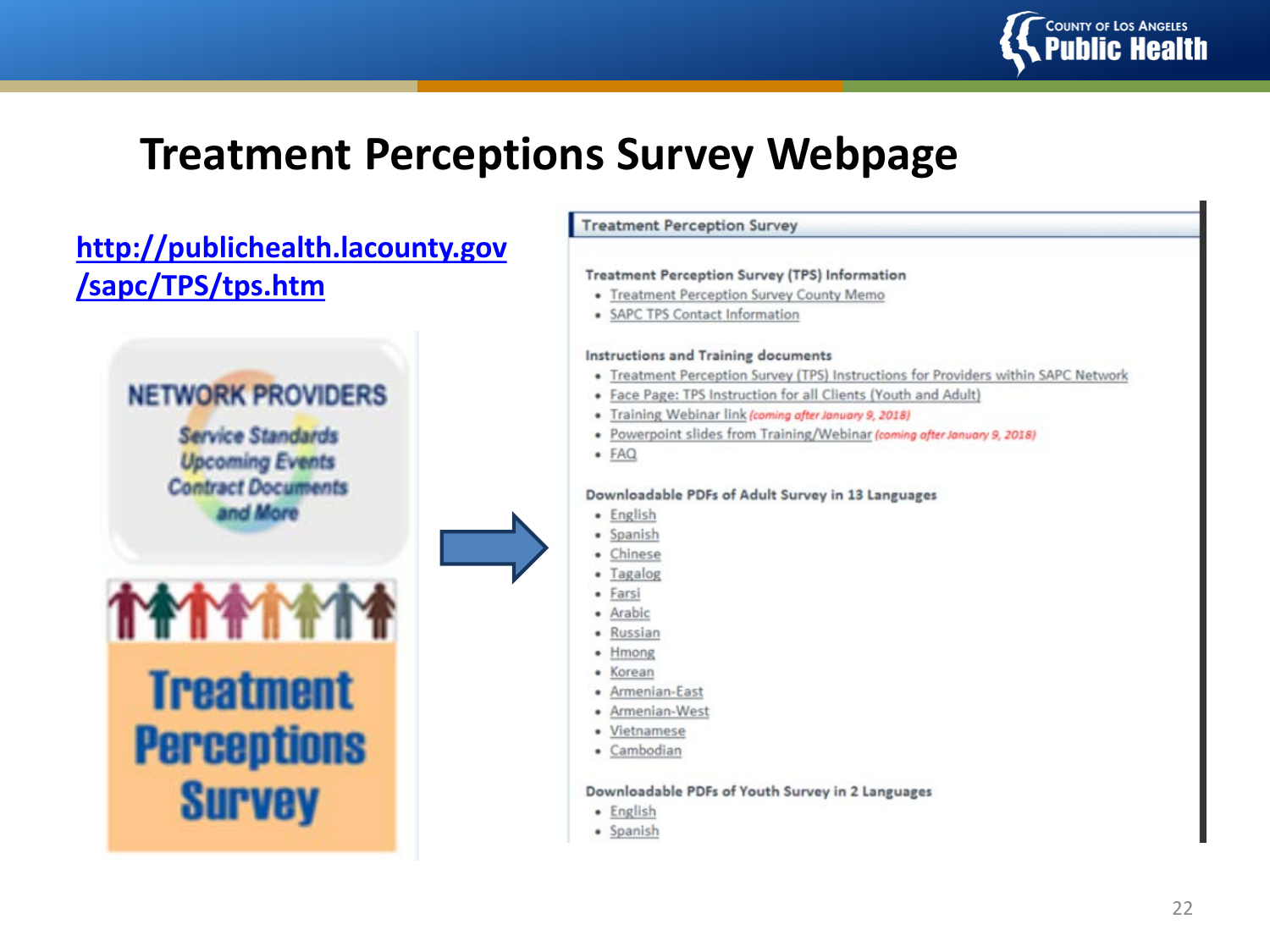

### **Return Completed Survey Forms**

- Compile the completed forms by each facility within your agency.
- Deliver them to SAPC in-person or by mail (postmarked) by **5 PM February 2, 2018.** 
	- Return all unused surveys and envelops
	- Return surveys marked "Declined"
- \* Analysis and report by County, agency, and facility level (if applicable) will be available.